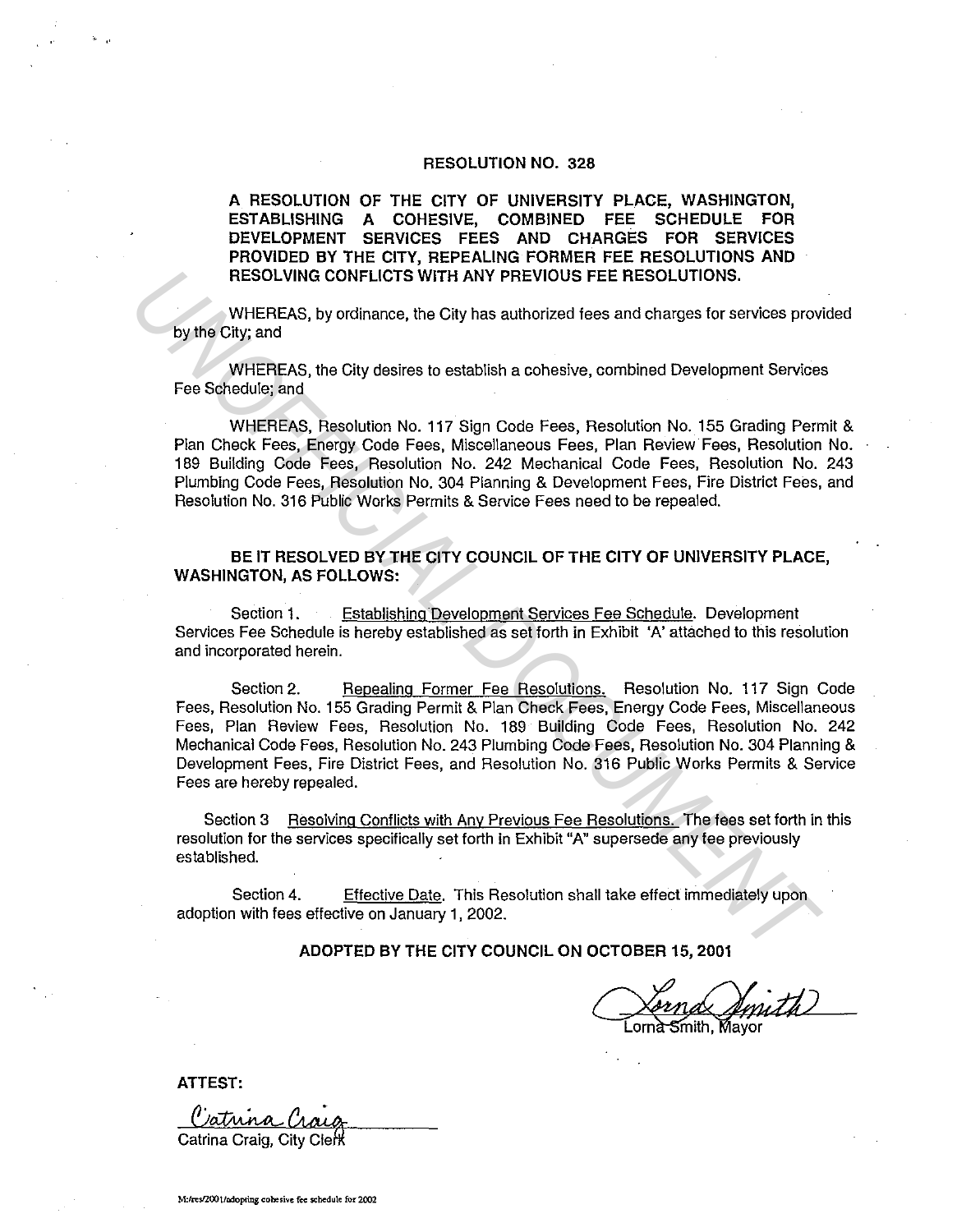# **Resolution No. 328 Exhibit "A"**

## **BUILDING CODE FEES**

The building permit fees indicated in Table 1-A, Building Permit Fees, of the Uniform Building Code are amended to read as follows:

| Total Valuation**                                                                                                                                                                                                                                                                                                                                                                                                                                                                                                                                                                                                                                                                                                                                                                                                                                                | Fee                                                                                                                              |  |
|------------------------------------------------------------------------------------------------------------------------------------------------------------------------------------------------------------------------------------------------------------------------------------------------------------------------------------------------------------------------------------------------------------------------------------------------------------------------------------------------------------------------------------------------------------------------------------------------------------------------------------------------------------------------------------------------------------------------------------------------------------------------------------------------------------------------------------------------------------------|----------------------------------------------------------------------------------------------------------------------------------|--|
| \$1.00 to \$500.                                                                                                                                                                                                                                                                                                                                                                                                                                                                                                                                                                                                                                                                                                                                                                                                                                                 | \$23.50                                                                                                                          |  |
| \$501 to \$2,000.                                                                                                                                                                                                                                                                                                                                                                                                                                                                                                                                                                                                                                                                                                                                                                                                                                                | \$23.50 for the first \$500.00 plus \$3.05 for each additional \$100 or fraction<br>thereof, to and including \$2,000.           |  |
| \$2,001. to \$25,000.                                                                                                                                                                                                                                                                                                                                                                                                                                                                                                                                                                                                                                                                                                                                                                                                                                            | \$69.25 for the first \$2,000 plus \$14.00 or each additional \$1,000 or fraction<br>thereof, to and including \$25,000.         |  |
| \$25,001. to \$50,000.                                                                                                                                                                                                                                                                                                                                                                                                                                                                                                                                                                                                                                                                                                                                                                                                                                           | \$391.25 for the first \$25,000 plus \$10.10 for each additional \$1,000 or<br>fraction thereof, to and including \$50,000.      |  |
| \$50,001. to \$100,000.                                                                                                                                                                                                                                                                                                                                                                                                                                                                                                                                                                                                                                                                                                                                                                                                                                          | \$643.75 for the first \$50,000 plus \$7.00 for each additional 1,000 or fraction<br>thereof, to and including \$100,000         |  |
| \$100,001. to \$500,000.                                                                                                                                                                                                                                                                                                                                                                                                                                                                                                                                                                                                                                                                                                                                                                                                                                         | \$993.75 for the first \$100,000 plus \$5.60 for each additional \$1,000 or<br>fraction thereof, to and including \$500,000.     |  |
| \$500,001. to \$1,000,000.                                                                                                                                                                                                                                                                                                                                                                                                                                                                                                                                                                                                                                                                                                                                                                                                                                       | \$3,233.75 for the first \$500,000 plus \$4.75 for each additional \$1,000 or<br>fraction thereof, to and including \$1,000,000. |  |
| \$1,000,001. and up                                                                                                                                                                                                                                                                                                                                                                                                                                                                                                                                                                                                                                                                                                                                                                                                                                              | \$5,608.75 for the first \$1,000,000 plus \$3.65 for each additional \$1,000 or<br>fraction thereof.                             |  |
| Other Inspections and Fees:<br>\$50.00 per hour*<br>1. Inspections outside of normal business hours (minimum two hours).<br>\$50.00 per hour*<br>2. Reinspection fees assessed under provisions of Section 108.8<br>\$50.00 per hour*<br>3. Inspections for which no fee is specifically indicated<br>\$50,00 per hour*<br>4. Additional plan review required by changes, additions or revisions to<br>approved plans.<br>5. For use of outside consultants for plan checking and inspection, or both:<br>Actual Cost (including<br>overhead)<br>Or the total hourly cost to the jurisdiction, whichever is the greatest. This cost shall include supervision,<br>overhead, hourly wages and benefits of the employees involved.** Total Valuation to be based on the most current<br>I.C.B.O. Valuation Data Table as published in the ICBO Building Standards. |                                                                                                                                  |  |

| 1. Inspections outside of normal business hours (minimum two hours). | $$50.00$ per hour* |
|----------------------------------------------------------------------|--------------------|
| 2. Reinspection fees assessed under provisions of Section 108.8      | \$50.00 per hour*  |
| 3. Inspections for which no fee is specifically indicated            | \$50.00 per hour*  |
|                                                                      |                    |

# **PLAN REVIEW FEE**

Plan Review Fees shall be 65 percent of the building permit fee in accordance with section 107 .3 of the Uniform Building Code.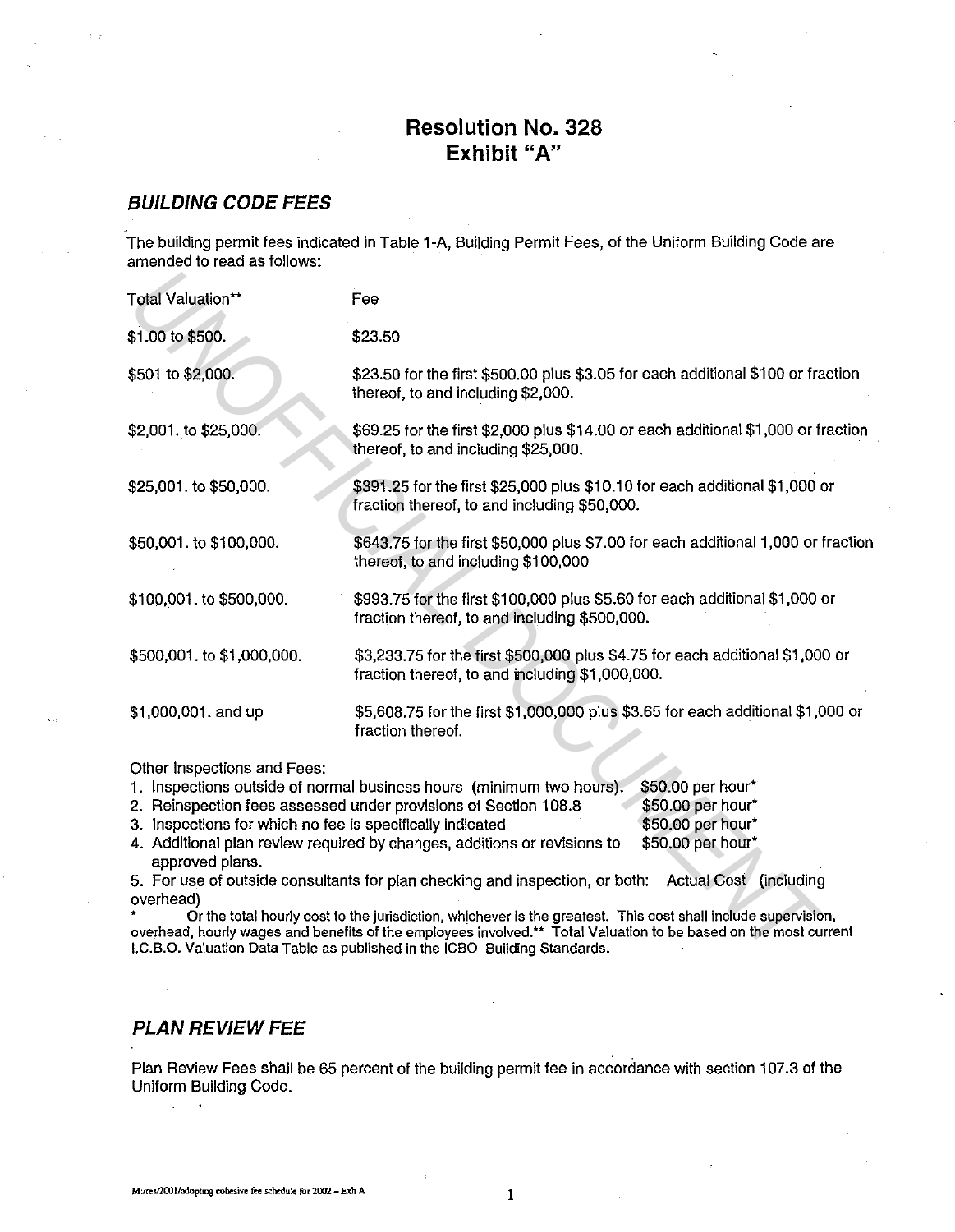# **MECHANICAL CODE FEES**

k.

| Permit Issuance<br>For the issuance of each permit<br>1.                                                                                                                                                                                                                                                  | \$25.00  |
|-----------------------------------------------------------------------------------------------------------------------------------------------------------------------------------------------------------------------------------------------------------------------------------------------------------|----------|
| 2.<br>For issuing each supplemental permit for which the original permit<br>has not expired, been canceled or finaled.                                                                                                                                                                                    | \$7.50   |
| Unit Fee Schedule<br>For the installation or relocation of each forced air or<br>Furnaces.<br>$1^{\circ}$<br>gravity-type furnace or burner, including ducts and vents attached to such<br>appliance, up to and including 100,000 Btu/h (29.3 kW).                                                        | 15.00    |
| For the installation or relocation of each forced air or gravity-type furnace or<br>burner, including ducts and vents attached to such an appliance over 100,000<br>Btu/h (29.3 kW)                                                                                                                       | \$19.00  |
| For the installation or relocation of each floor furnace, including vent                                                                                                                                                                                                                                  | \$15.00  |
| For the installation or relocation of each suspended heater, recessed wall heater,<br>or floor mounted unit heater                                                                                                                                                                                        | \$15.00  |
| Appliance Vents. For the installation, relocation, or replacement of each<br>2.<br>appliance vent installed and not included in an appliance permit                                                                                                                                                       | \$7.50   |
| Repairs and Additions. For the repair of, alteration of, or addition to each<br>3.<br>heating appliance, refrigeration unit, cooling unit, absorption unit, or each heating,<br>cooling, absorption or evaporation cooling system, including installation of controls<br>regulated by the Mechanical Code | \$14.00  |
| Boilers, Compressors, and Absorption Systems. For the installation or<br>4.<br>relocation of each boiler or compressor to and including three horsepower<br>(10.6 kW) or for each absorption system to and including 100,000 Btu/h (29.4 kW)                                                              | \$15.00  |
| For the installation or relocation of each boiler or compressor over three<br>horsepower (10.6 kW) to and including 15 horsepower (52.7 kW) or for each<br>absorption system over 100,000 Btu/h (29.3 kW) to and including 500,000<br>Btu/h (146.6 kW)                                                    | \$28.00  |
| For the installation or relocation of each boiler or compressor over 15<br>horsepower (57.7 kW) to and including 30 horsepower (105.5 kW), or for<br>each absorption system over 500,000 Btu/h (146.6 kW) to and including<br>1,000,000 Btu/h (293.1 kW)                                                  | \$38.50  |
| For the installation or relocation of each boiler or compressor over 30<br>horsepower (105.5 kW) to and including 50 horsepower 176 kW), or for each<br>absorption system over 1,000,000 Btu/h (293.1 kW) to and including ·<br>1,750,000 Btu/h 512.9 kW)                                                 | \$57.50  |
| For the installation or relocation of each boiler or compressor over 50<br>horsepower (176 kW), or for each absorption system over 1,750,000<br>Btu/h (512.9 kW)                                                                                                                                          | \$100.50 |
|                                                                                                                                                                                                                                                                                                           |          |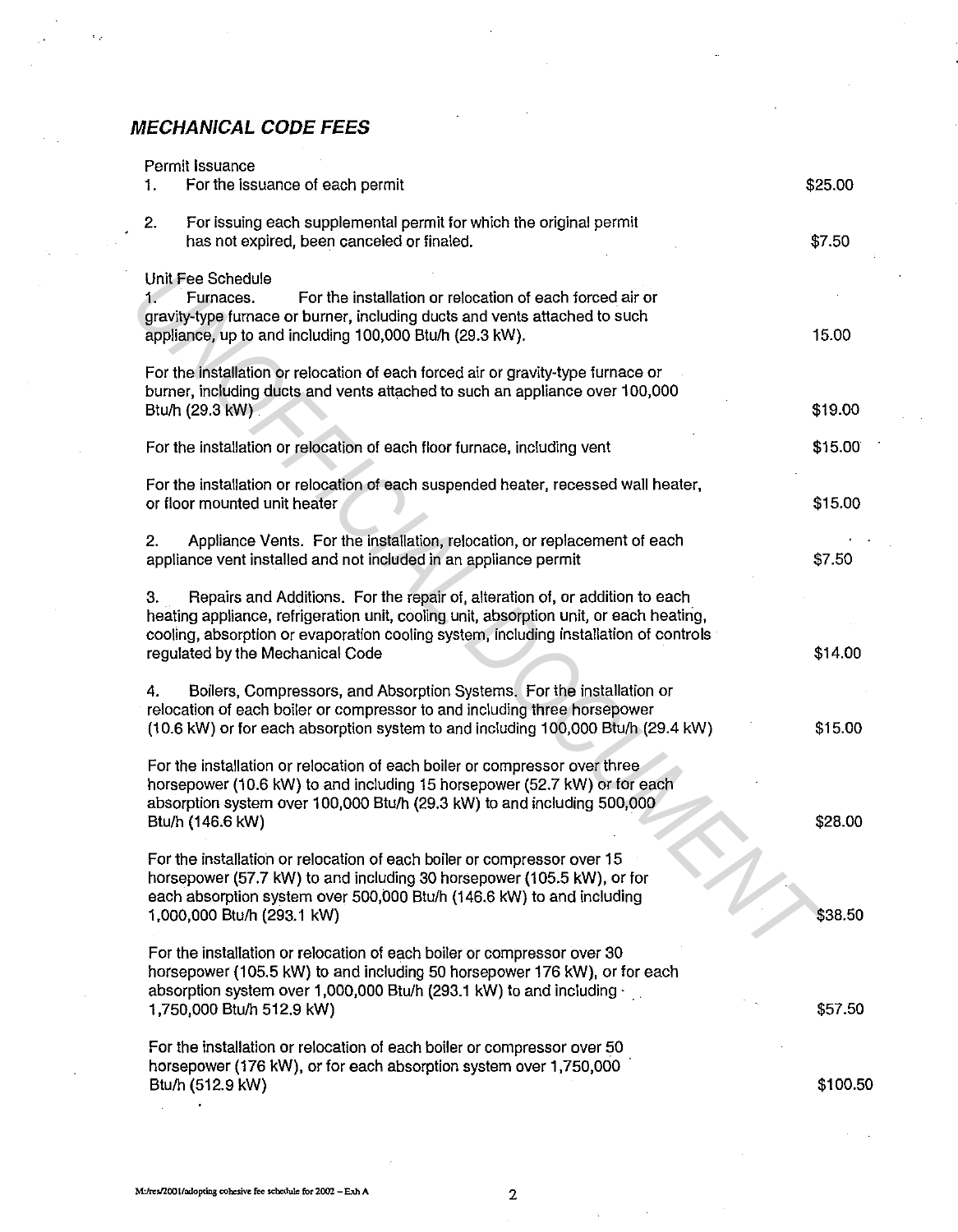| Air Handlers. For each air-handling unit to and including<br>5.<br>10,000 cubic feet per minute                                                                                 | \$11.00          |
|---------------------------------------------------------------------------------------------------------------------------------------------------------------------------------|------------------|
| Evaporative Coolers. For each evaporative cooler other than<br>6.                                                                                                               |                  |
| the portable type                                                                                                                                                               | \$11.00          |
|                                                                                                                                                                                 |                  |
| Ventilation and Exhaust. For each ventilation fan connected to a single duct<br>7.                                                                                              | \$7.50           |
| For each ventilation system which is not a portion of a heating or air-<br>conditioning system authorized by a permit                                                           | \$11.00          |
|                                                                                                                                                                                 |                  |
| For the installation of each hood which is served by a mechanical exhaust,<br>including the ducts for such a hood.                                                              | \$11.00          |
| Incinerators.<br>For the installation or relocation of each domestic type<br>8.                                                                                                 |                  |
| incinerator                                                                                                                                                                     | \$19.00          |
| For the installation or relocation of each commercial or industrial type                                                                                                        |                  |
| incinerator                                                                                                                                                                     | \$69.00          |
|                                                                                                                                                                                 |                  |
| Miscellaneous. For each appliance or piece of equipment regulated<br>9.<br>by the Mechanical Code but not classes in other appliance categories, or for                         |                  |
| which no other fee is listed in the Code                                                                                                                                        | \$11.00          |
|                                                                                                                                                                                 |                  |
| When Appendix B. Chapter 13, is applicable (See Section 103), permit fees<br>for fuel gas piping shall be as follows:                                                           |                  |
| or each gas pipe system of one to four outlets                                                                                                                                  | \$6.75           |
| For each gas piping system additional outlets over 5, each                                                                                                                      | \$1.50           |
| When Appendix B, Chapter 14, is applicable (See Section 103), permit fees                                                                                                       |                  |
| for process piping shall be as follows:                                                                                                                                         |                  |
|                                                                                                                                                                                 |                  |
| For each hazardous process piping system (HPP) on one to four outlets<br>For each piping system of five or more outlets, per outlet                                             | \$5.00<br>\$1.00 |
| For each non hazardous process piping system (NPP) of one to four outlets                                                                                                       | \$2.00           |
| For each piping system of five or more outlets, per outlet                                                                                                                      | \$.50            |
|                                                                                                                                                                                 |                  |
| Other Inspection and Fees                                                                                                                                                       |                  |
| A plan review fee of 25% shall be assessed for other than R-3 and U occupancies<br>1.                                                                                           |                  |
| 2.<br>Inspection fees outside business hours, per hour                                                                                                                          | \$50.00*         |
| 3.<br>Reinspection fees assess under provisions of Section 116.6, per inspection                                                                                                | \$50.00*         |
| Inspection for which no fee is specifically indicated, (minimum charge - one half hour<br>4.                                                                                    | \$50.00*         |
| Additional plan review required by changes, additions, or revisions to plans or<br>5.<br>to plans for which an initial review has been completed (minimum charge one half hour) | \$50.00*         |

to plans for which an initial review has been completed (minimum charge one half hour) \$50.00'

•or the total hourly cost to the City, whichever is greatest. The cost shall include supervision, overhead, equipment, hourly wages and fringe benefits of the employees involved.

 $\mathcal{L}_{\mathcal{A}}$  .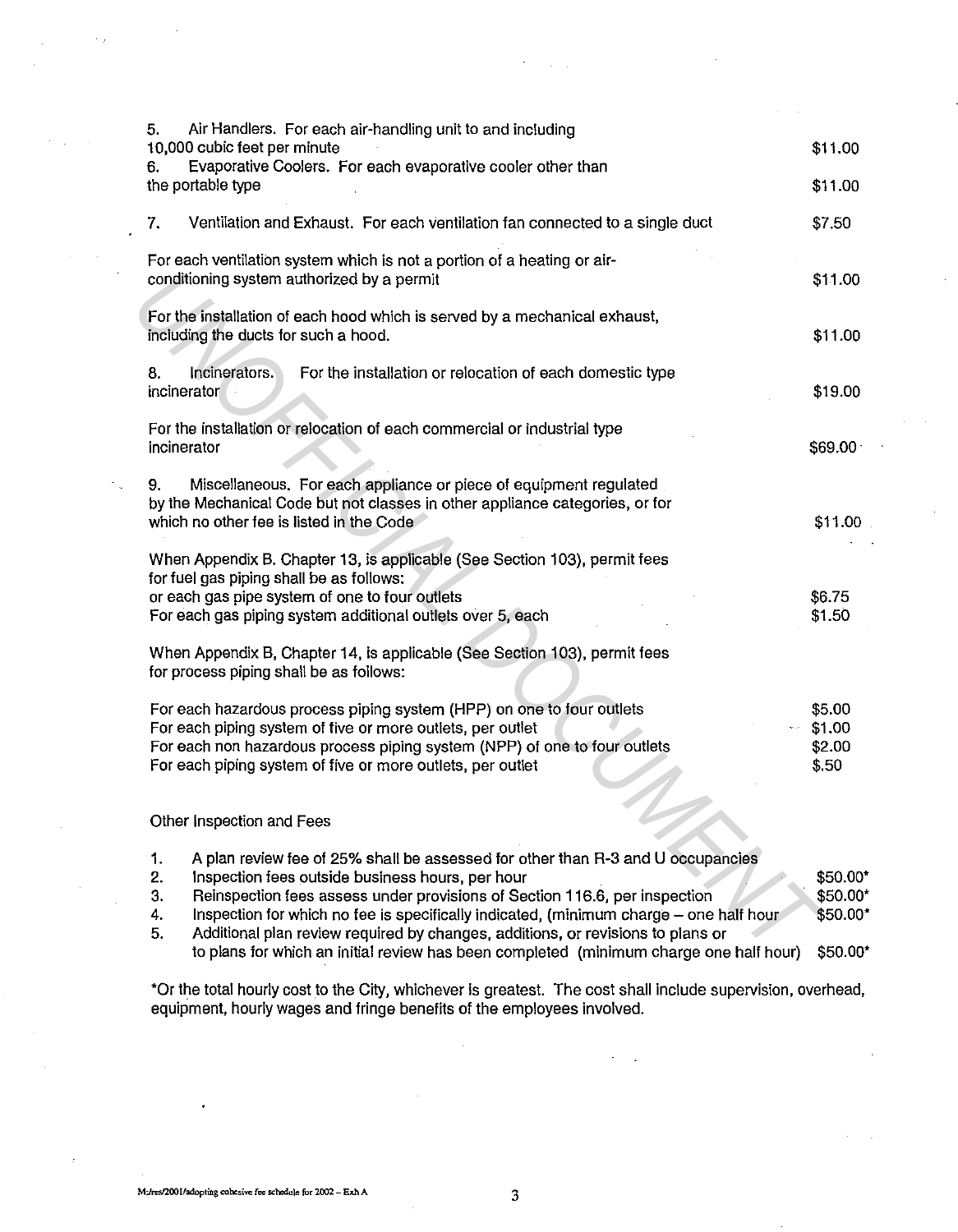### **PLUMBING CODE FEES**

| 1.               | Permit Issuance                                                                                             | \$25.00  |
|------------------|-------------------------------------------------------------------------------------------------------------|----------|
| $\overline{2}$ . | For issuing of each supplemental permit                                                                     | \$10.50  |
|                  |                                                                                                             |          |
|                  | Unit fee schedule (In addition to item 1 or 2 above)                                                        |          |
| 1.               | For each plumbing fixture or trap or set of fixtures on one trap                                            |          |
|                  | (including water, drainage, piping and backflow protection therefore)                                       | \$10.00  |
| 2.               | For each building sewer and each trailer park sewer                                                         | \$25.00  |
| 3.               | Rainwater systems - per drain (inside building)                                                             | \$10.00  |
| 4.               | For each water heater and/or vent                                                                           | \$13.00  |
| 5.               | For each industrial waste pre-treatment interceptor including its trap and                                  |          |
|                  | vent, excepting kitchen type grease interceptors functioning as fixture traps                               | \$20.50  |
| 6.               | For installation, alteration or repair of water piping and/or water treating                                |          |
|                  | equipment, each                                                                                             | \$7.25   |
| 7.               | For repair or alteration of drainage or vent piping, each fixture                                           | \$7,25   |
| 8.               | For each lawn sprinkler system on any one meter including backflow                                          |          |
|                  | protection devices therefore                                                                                | \$15.50  |
| 9.               | For atmospheric type vacuum breakers not included in item 1:                                                |          |
|                  | 1 to 5                                                                                                      | \$13.00  |
|                  | over 5, each                                                                                                | \$2.50   |
| 10.              | For each backflow protective device other than atmospheric type vacuum type breakers:                       |          |
|                  | 2 inches and smaller                                                                                        | \$13.00  |
|                  | Over 2 inches                                                                                               | \$25.50  |
|                  | Other Inspection and Fees                                                                                   |          |
|                  |                                                                                                             |          |
| 1.               | A plan review fee of 25% shall be assessed for other than R-3 and U occupancies                             |          |
| 2.               | Inspection fees outside business hours, per hour                                                            | \$50.00* |
| 3.               | Reinspection fees, per inspection                                                                           | \$50.00* |
| 4.               | Inspection for which no fee is specifically indicated, (minimum charge - one half hour)                     | \$50.00* |
| 5.               | Additional plan review required by changes, additions, or revisions to plans or                             |          |
|                  | to plans for which an initial review has been completed (minimum charge one half hour)                      | \$50.00* |
|                  |                                                                                                             |          |
|                  | *Or the total hourly cost to the City, whichever is greatest. The cost shall include supervision, overhead, |          |
|                  | equipment, hourly wages and fringe benefits of the employees involved.                                      |          |
|                  |                                                                                                             |          |
|                  |                                                                                                             |          |
|                  |                                                                                                             |          |
|                  |                                                                                                             |          |
|                  |                                                                                                             |          |
|                  |                                                                                                             |          |
|                  |                                                                                                             |          |
|                  |                                                                                                             |          |

|    | A plan review fee of 25% shall be assessed for other than R-3 and U occupancies         |          |
|----|-----------------------------------------------------------------------------------------|----------|
| 2. | Inspection fees outside business hours, per hour                                        | \$50.00* |
| 3. | Reinspection fees, per inspection                                                       | \$50.00* |
| 4. | Inspection for which no fee is specifically indicated, (minimum charge - one half hour) | \$50.00* |
| 5. | Additional plan review required by changes, additions, or revisions to plans or         |          |
|    | to plans for which an initial review has been completed (minimum charge one half hour)  | \$50.00* |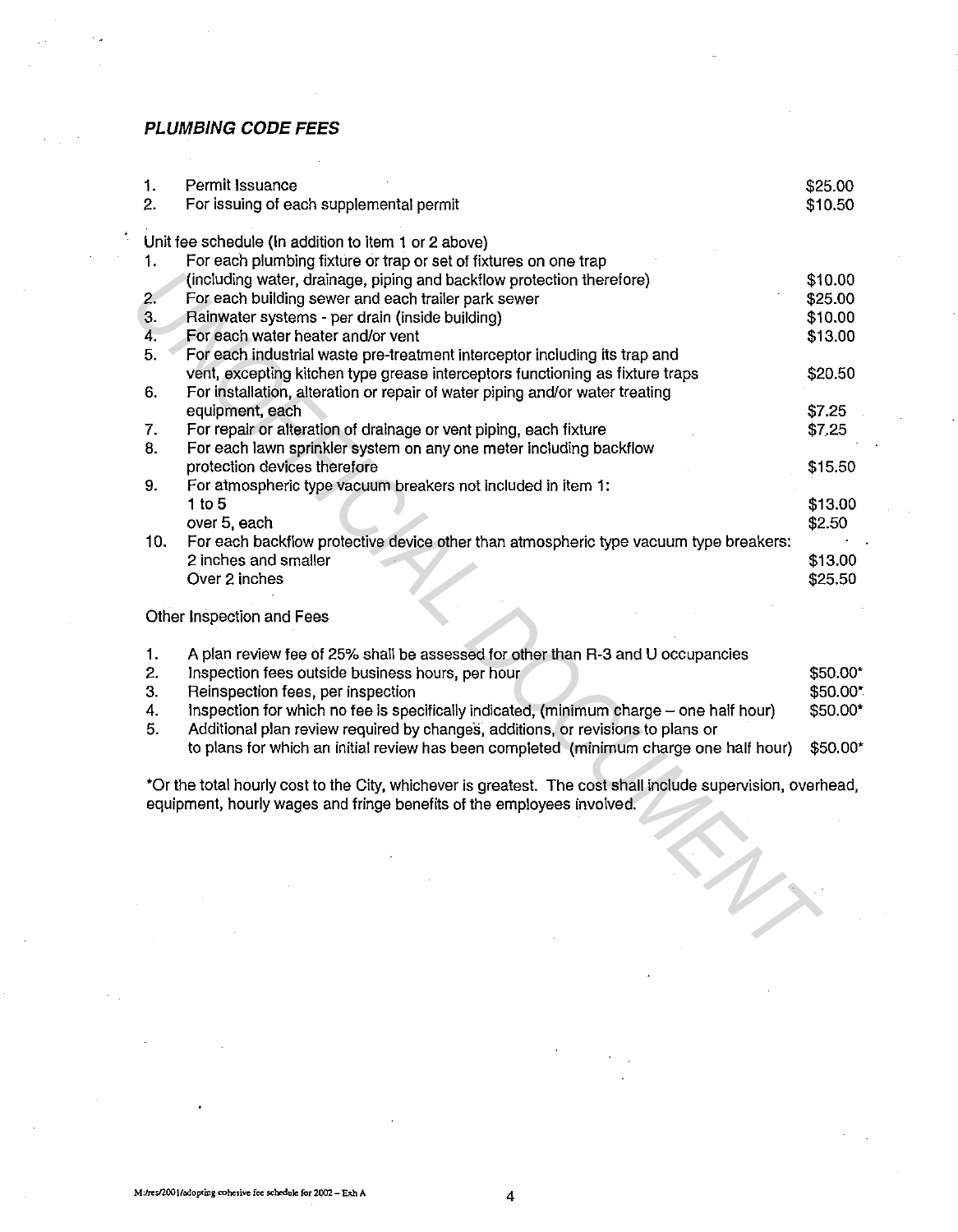#### **MISCELLANEOUS FEES**

1. Re-roofs

\$25.00 (R·3 and U occupancies) Table 1-A (other occupancies)

|    | Mobile home location permit  | \$100 (single wide)<br>\$150 (double wide) |
|----|------------------------------|--------------------------------------------|
|    | 3. House Moving              |                                            |
| а. | Class I and II Moving permit | \$65.00                                    |
|    | Inspection fee               | \$50.00*                                   |

Plus \$30.00 per hour after the first hour and \$.50 per mile if the building to be moved is outside of the City.

| b. | Class III and IV Moving permit |  | \$65.00 |
|----|--------------------------------|--|---------|
|----|--------------------------------|--|---------|

- c. A cash deposit or Surety bond as indemnity to damage or injury to City property in accordance with the House Moving Ordinance, Section 5.
- d. A Liability Insurance policy, naming the City as an additional insured in accordance with the House Moving Ordinance, Section 5.
- e. A cash deposit or a corporate surety bond for completion of the house moved in accordance with the House Moving Ordinance, Section 5.

## **ENERGY CODE FEES**

| 3. | <b>House Moving</b><br>а.                                       | Class I and II Moving permit<br>Inspection fee                                                                                                                            |                                                                                                                                                                               | \$65.00<br>\$50.00*                                                                      |  |
|----|-----------------------------------------------------------------|---------------------------------------------------------------------------------------------------------------------------------------------------------------------------|-------------------------------------------------------------------------------------------------------------------------------------------------------------------------------|------------------------------------------------------------------------------------------|--|
|    |                                                                 |                                                                                                                                                                           | *Plus \$30.00 per hour after the first hour and \$.50 per mile if the building to be moved is outside o                                                                       |                                                                                          |  |
|    | b.                                                              | Class III and IV Moving permit                                                                                                                                            |                                                                                                                                                                               | \$65.00                                                                                  |  |
|    | c.                                                              |                                                                                                                                                                           | A cash deposit or Surety bond as indemnity to damage or injury to City<br>property in accordance with the House Moving Ordinance, Section 5.                                  |                                                                                          |  |
|    | d.                                                              |                                                                                                                                                                           | A Liability Insurance policy, naming the City as an additional insured in<br>accordance with the House Moving Ordinance, Section 5.                                           |                                                                                          |  |
|    | е.                                                              |                                                                                                                                                                           | A cash deposit or a corporate surety bond for completion of the<br>house moved in accordance with the House Moving Ordinance, Section 5.                                      |                                                                                          |  |
| 1. |                                                                 | <i>ENERGY CODE FEES</i><br>Code Chapter 51-11 WAC.                                                                                                                        | In addition to the Building Code fees, an Energy Code plans check fee is hereby<br>established to check for energy requirements now called for by the Washington State Energy |                                                                                          |  |
|    | Single family<br>Multi-family<br>200,001 and over<br>Warehouses | Residential Remodel/Addition<br>per first building<br>New Commercial Building<br>12,001 to 60,000 sq. ft.<br>60,001 to 200,000 sq ft.<br>Remodels and Tenant Improvements | each additional building of the same general design<br>0 to 12,000 sq. ft.<br>one-half of the above fee (new Com. Bldg)<br>70% of the above Commercial.                       | \$60.00<br>\$45.00<br>\$100.00<br>\$20.00<br>\$80.00<br>\$140.00<br>\$195.00<br>\$265.00 |  |
|    |                                                                 |                                                                                                                                                                           |                                                                                                                                                                               |                                                                                          |  |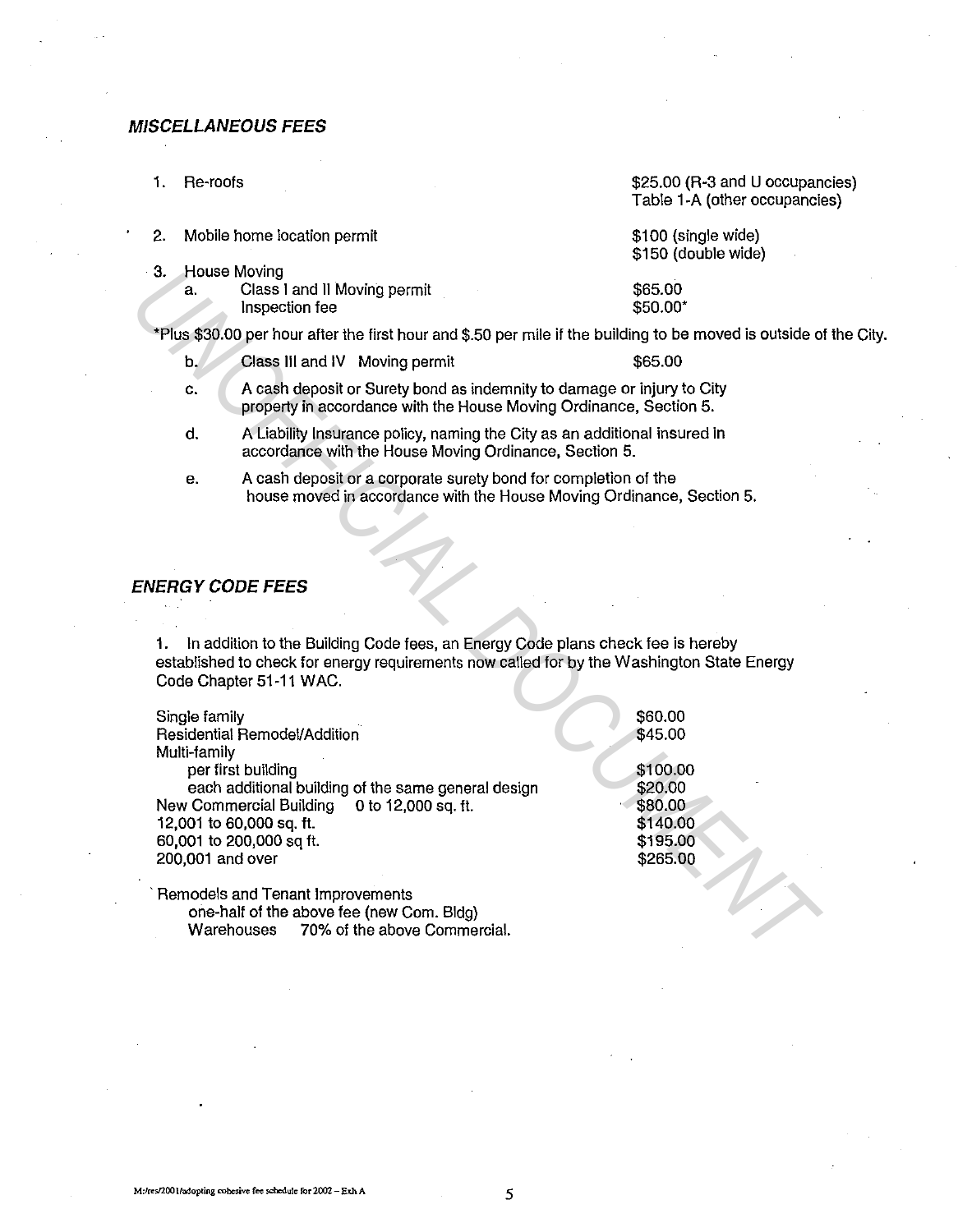# GRADING PERMIT AND PLANS CHECK

Grading Plan Review Fees as listed in Table A-33-A of the Uniform Building Code :

| 50 cubic yards or less<br>51 to 100 cubic yards<br>101 to 1,000 cubic yards<br>1,001 to 10,000 cubic yards<br>10,001 to 100,000 cubic yards - for 1st 10,000 cu. yd.<br>plus \$15.00 for each additional 10,000 cu. yd. or fraction thereof.                    | No fee<br>\$15.00<br>\$22.50<br>\$30.00<br>\$30.00 |
|-----------------------------------------------------------------------------------------------------------------------------------------------------------------------------------------------------------------------------------------------------------------|----------------------------------------------------|
| 100,001 to 200,000 cubic yards - for the 1st 100,000 cu. yd.<br>plus \$9.00 for each additional 10,000 cu. yd. or fraction thereof.                                                                                                                             | \$165.00                                           |
| 200,001 cubic yards or more - for the first 200,000 cu yds<br>plus \$4.50 for each additional 10,000 cu. yd. or fraction thereof.                                                                                                                               | \$255.00                                           |
| Other fees:<br>Additional plans review required by changes, additions or revisions to<br>approved plans (half hour minimum)                                                                                                                                     | \$30.00 hour                                       |
| Grading Permit Fees as indicated in Table A-33-B of the Uniform Building Code:                                                                                                                                                                                  |                                                    |
| 50 cubic yards<br>51 to 100 cubic yards<br>101 to 1,000 cubic yards, for the first 100 yards<br>plus \$10.50 for each additional 100 cu. yards or fraction thereof.                                                                                             | \$15.00<br>\$22.50<br>\$22.50                      |
| 1,001 to 10,000 cubic yards - for the first 1,000 cu. yds<br>plus \$9.00 for each additional 1,000 cu. yds. or fraction thereof.                                                                                                                                | \$117.00                                           |
| 10,001 to 100,000 cubic yards - for 1st 10,000 cu. yds<br>plus \$40.50 for each additional 10,000 cu. yds or fraction thereof.                                                                                                                                  | \$198.00                                           |
| 100,001 cubic yards or more - for the first 100,000 cu yds.<br>plus \$22.50 for each addl. 100,000 cu. yds or fraction thereof.                                                                                                                                 | \$562.50                                           |
| Other Inspections and Fees<br>Inspections outside of normal business hours (two hour minimum)<br>1.<br>Reinspection fees assessed under provisions of Section 108.8<br>2.<br>Inspections for which no fee is specifically indicated<br>3.<br>(1/2 hour minimum) | \$30.00 hour<br>\$30.00 hour<br>\$30.00 hour       |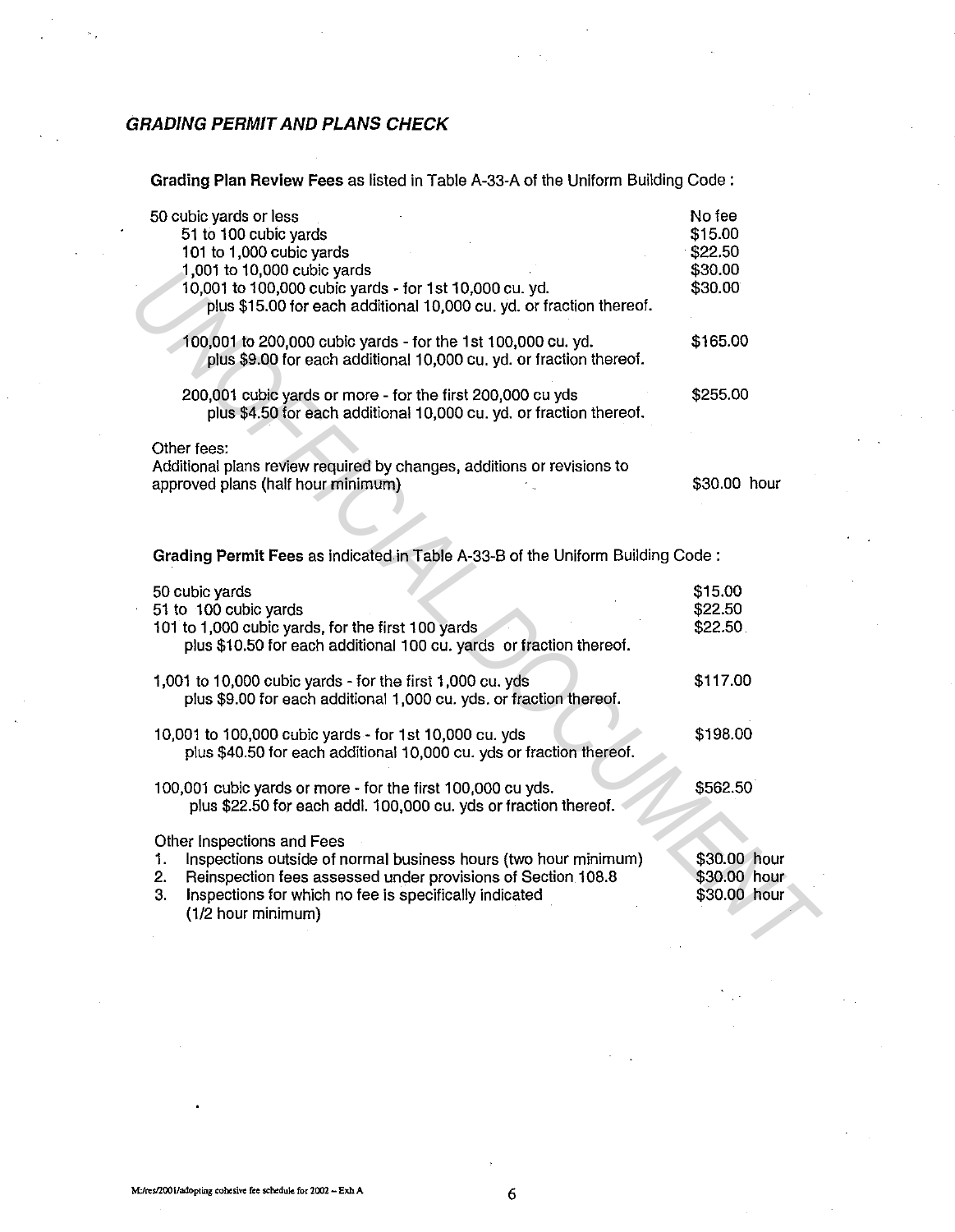## FIRE MARSHAL REVIEW, INSPECTION & FIRE CODE FEES

### CONSTRUCTION PLAN REVIEW

A plan review fee will be charged for fire department review of requirements for construction and inspection of 'the Fire Code requirements for buildings classified as Group A, B, E, F, H, I, LC, M, R-1, and S. The plan review fee shall be 15% of the plan review fee established by the Building Code fee schedule as adopted by the City, with a minimum fee of \$50.00.

## FALSE FIRE ALARMS

| <b>False Alarms</b>   |
|-----------------------|
| First and second      |
| Third                 |
| Fourth and additional |

EXCEPTION: False alarms resulting from the failure of a fire alarm service technician notifying the central, proprietary or remote monitoring station shall be billed at the rate of \$250.00 for each occurrence.

### FIREWORKS FEES

| the City, with a minimum fee of \$50.00.                                                                                                                                                                                                         |                                                                                                                                                                                                                                                      |
|--------------------------------------------------------------------------------------------------------------------------------------------------------------------------------------------------------------------------------------------------|------------------------------------------------------------------------------------------------------------------------------------------------------------------------------------------------------------------------------------------------------|
| <b>FALSE FIRE ALARMS</b>                                                                                                                                                                                                                         |                                                                                                                                                                                                                                                      |
| department response as specified below:                                                                                                                                                                                                          | In the event of more than two false alarms in any 90-day period, the Chief may charge a fee for fire                                                                                                                                                 |
| <b>False Alarms</b><br>Fee<br>First and second<br>Third<br>Fourth and additional                                                                                                                                                                 | No Fee<br>\$50.00<br>\$250.00 each<br>EXCEPTION: False alarms resulting from the failure of a fire alarm service technician notifying the c<br>proprietary or remote monitoring station shall be billed at the rate of \$250.00 for each occurrence. |
| <b>FIREWORKS FEES</b>                                                                                                                                                                                                                            |                                                                                                                                                                                                                                                      |
| A. Fees for temporary fireworks stand permit<br>B. Fees for a public display permit                                                                                                                                                              | \$100.00<br>\$245.00                                                                                                                                                                                                                                 |
| stands and public displays.                                                                                                                                                                                                                      | A liability policy(s) is required in accordance with the Fireworks Ordinance and as follows for both fire                                                                                                                                            |
| \$500,000 for injuries to any one person in one accident or occurrence.<br>Α.<br>В.<br>C,<br>\$500,000 for damage to property in any once accident or occurrence.<br>D.<br>\$1,000,000 combines single limit for any one accident or occurrence. | \$1,000,000 for injuries to two or more persons in any one accident or occurrence.                                                                                                                                                                   |
| bond or cashiers check for all fireworks stands.                                                                                                                                                                                                 | A Bond for Clean up is required in accordance with the Fireworks Ordinance in the amount of \$500.0                                                                                                                                                  |
| <b>FIRE ALARM SYSTEMS</b> (Fees listed include plan review inspection and testing)                                                                                                                                                               |                                                                                                                                                                                                                                                      |

A liability policy(s) is required in accordance with the Fireworks Ordinance and as follows for both firework . stands and public displays.

- A. \$500,000 for injuries to any one person in one accident or occurrence.
- B. \$1,000,000 for injuries to two or more persons in any one accident or occurrence.
- C. \$500,000 for damage to property in any once accident or occurrence.

A Bond for Clean up is required in accordance with the Fireworks Ordinance in the amount ol \$500.00 in a bond or cashiers check for all fireworks stands.

#### FIRE ALARM SYSTEMS (Fees listed include plan review inspection and testing)

#### Conventional (analog-zone) systems:

Tenant Improvements (first four zones) Additional zones Residential (one and two family dwellings) Commercial and Multi-family (first four zones) Additional zones Sprinkler supervision only

\$200 plus \$1.50 per device \$50 each \$160 plus \$1.50 per device \$300 plus \$1.500 per device \$50 each \$170

### Addressable (digital) systems: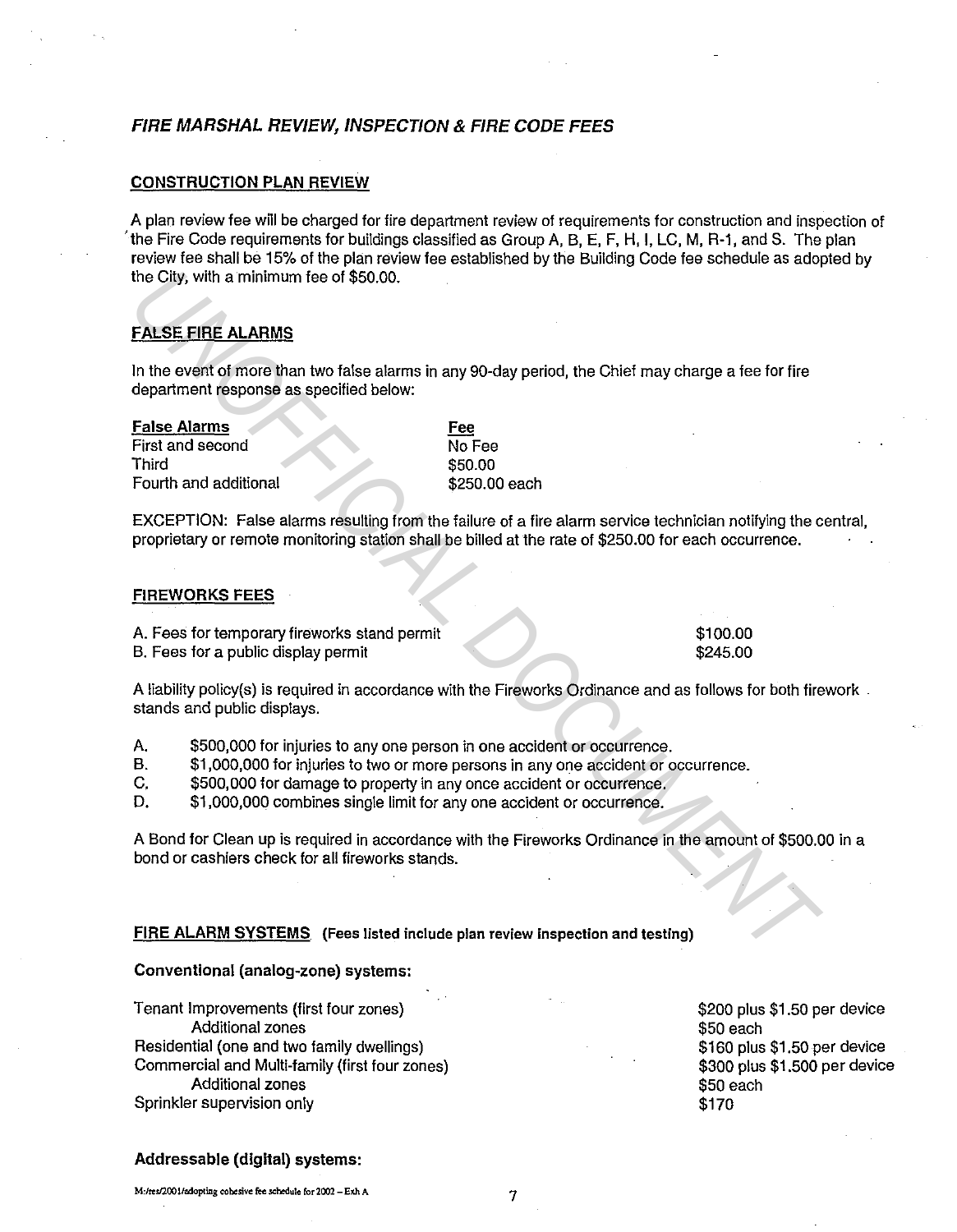Tenant Improvements Residential (one and two family dwellings) Commercial and Multi-Family Sprinkler supervision only

\$300 plus \$1.50 per device \$160 plus \$1.50 per device \$400 plus \$1.50 per device \$170

'Fees for the up grading of existing system to be at 50% of the above listed fees for new work.

## FIRE SPRINKLER SYSTEMS

| <b>FIRE SPRINKLER SYSTEMS</b>                                                                                                                                                                                                                                                                                                     |                                                 |
|-----------------------------------------------------------------------------------------------------------------------------------------------------------------------------------------------------------------------------------------------------------------------------------------------------------------------------------|-------------------------------------------------|
| The fee for fire sprinkler systems shall be based on the building permit fees table adopted by resolution as<br>adopted by the City. The valuation shall be based on the per square foot figure for sprinkler systems as<br>shown on the most recent Building Valuation Data printed in the Building Standards published by ICBO. |                                                 |
| The plan review fee for fire sprinkler systems shall be 25% of the permit fee, with a minimum fee of \$50.00.<br>Plan review fees are in addition to the permit fee.                                                                                                                                                              |                                                 |
| Tenant Improvement (Relocation and addition to existing system)                                                                                                                                                                                                                                                                   | Valuation @ \$10 per head<br>fees per table 1-A |
| Sprinkler Underground Supply (includes plan review, inspection and testing):                                                                                                                                                                                                                                                      | \$250                                           |
| FIRE EXTINGUISHING SYSTEMS (Hood and Duct for Type I)                                                                                                                                                                                                                                                                             |                                                 |
| Review, Inspection and testing fees:<br>a. Pre-engineered<br>b. Custom engineered                                                                                                                                                                                                                                                 | \$150<br>\$200                                  |
| SITE DEVELOPMENT REVIEW<br>(plats, short plats, commercial projects, residential infills, etc)<br>Basic review fee<br>Additional review (over two hours)                                                                                                                                                                          | \$100<br>\$50 per hour                          |
| <b>MISCELLANEOUS</b>                                                                                                                                                                                                                                                                                                              |                                                 |
| Review, Inspection and testing fees:<br>Standpipes:<br>Class I<br>Class II<br>Class III                                                                                                                                                                                                                                           | \$170<br>\$275<br>\$295                         |
| Fire Pump Installations                                                                                                                                                                                                                                                                                                           | \$500                                           |
| Power generator installations                                                                                                                                                                                                                                                                                                     | \$325                                           |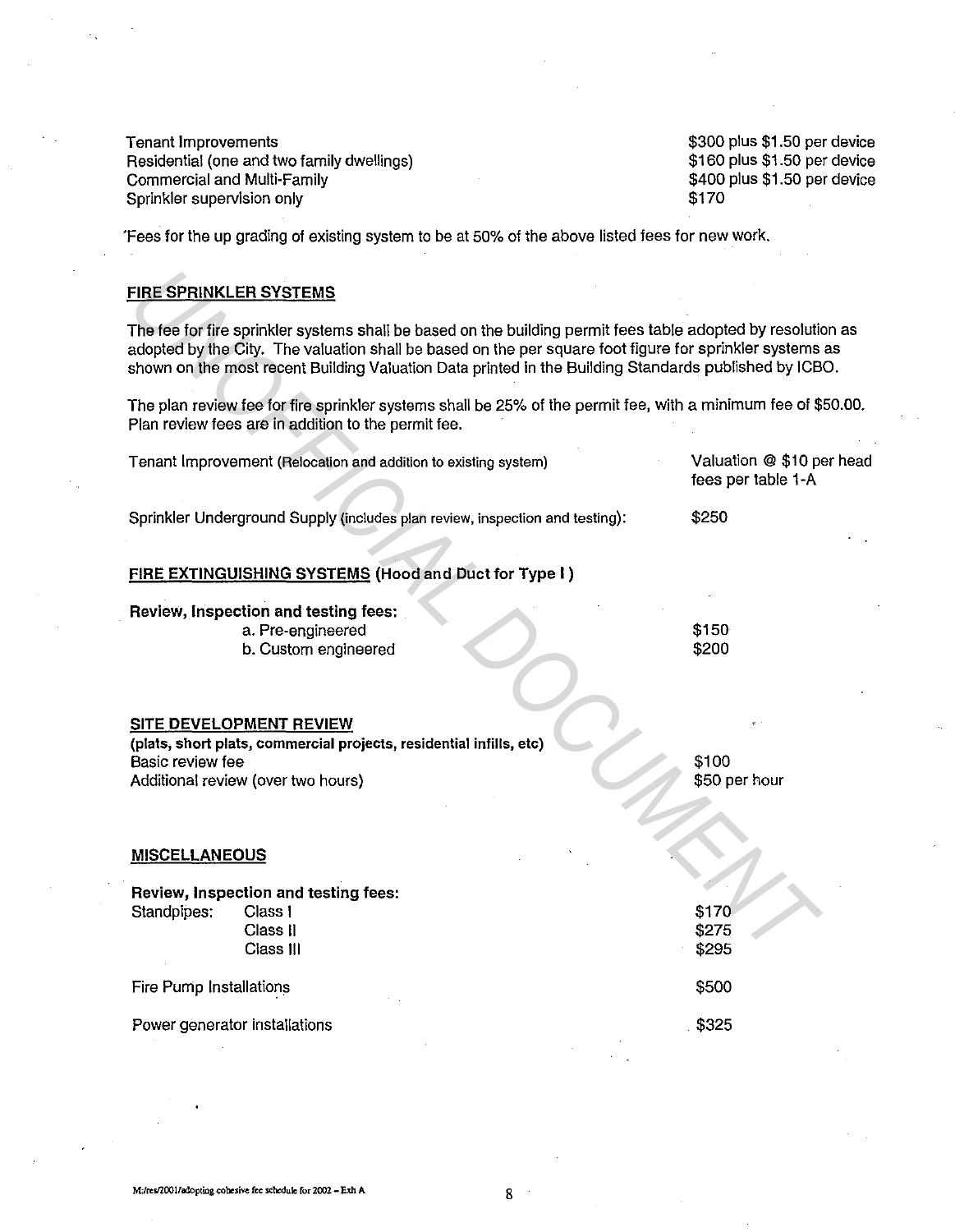# **FIRE CODE PERMIT FEES**

The following are annual fees, except where noted.

Permit charges may be waived by the Fire Chief or Fire Marshal for the following: Activities of Washington State non-profit corporations and/or civic or fraternal organizations which possess an IRS tax exempt status. ·Proof of IRS tax exempt shall be presented at time of permit application. However, any group shall be assessed a permit fee if the approved conditions of the permit are modified or not adhered to by the applicant.

| <b>Aerosol Products</b>                                    | \$100 |
|------------------------------------------------------------|-------|
| <b>Aircraft Refueling Vehicle</b>                          | \$100 |
| Aircraft Repair Hangar                                     | \$100 |
| Asbestos Removal (limited)                                 | \$100 |
| Automobile Wrecking Yard                                   | \$100 |
| Bowling Pin Refinishing                                    | \$100 |
| Bowling Alley Refinishing (limited)                        | \$100 |
| Candles or Open Flame in Assembly Areas                    | \$100 |
| Limited                                                    | \$100 |
| Carnivals and Fairs, etc. - Outdoors (limited)             |       |
| Carnivals - Commercial                                     | \$100 |
| Fairs, Bazaars, Flea Marts, Farmers Market, etc.*          | \$100 |
| Special Events - Outdoors                                  | \$100 |
| Cellulose Nitrate Film                                     | \$100 |
| Cellulose Nitrate Storage                                  | \$100 |
| Combustible Fiber Storage                                  | \$100 |
| Combustible Material Storage                               | \$100 |
| <b>Compressed Gases</b>                                    | \$100 |
| Commercial Rubbish Handling Operation                      | \$100 |
| Cryogen                                                    | \$100 |
| Dry Cleaning Plants                                        | \$100 |
| <b>Dust Producing Operations</b>                           | \$100 |
| <b>Explosives/Blasting Agents</b>                          | \$100 |
| Explosives/Blasting Agents - Transport, Use                | \$100 |
| Fireworks Display, Special (Limited)                       | \$245 |
| Fireworks Stand, Limited                                   | \$100 |
| Flammable/Combustible Liquids                              |       |
| - pipeline install                                         | \$100 |
| - pipeline operate                                         | \$100 |
| - store, handle use                                        | \$100 |
| - remove abandoned tank                                    | \$100 |
| - remove (or abandon in place) residential tank            | \$50  |
| - install, alter, etc - tank, piping, equip.               | \$100 |
| - tank vehicles                                            | \$100 |
| - Change contents (limited)                                | \$100 |
| <b>Fruit Ripening</b>                                      | \$100 |
| Fumigation or Insecticide Fogging                          | \$100 |
| <b>Hazardous Material</b>                                  | \$100 |
| Hazardous Material Production                              | \$100 |
| High Pile Storage                                          | \$100 |
| Liquefied Petroleum Gases - Tank Install                   | \$100 |
| Liquid or Gas-Filled vehicles/Equipment in Assembly Bidgs. | \$100 |
| <b>Lumber Yards</b>                                        | \$100 |
| Magnesium Working                                          | \$100 |
| Mall - (Covered)                                           |       |
| Kiosks - Concessions - Booths, etc.                        | \$100 |
| Used for Assembly (Limited)                                | \$100 |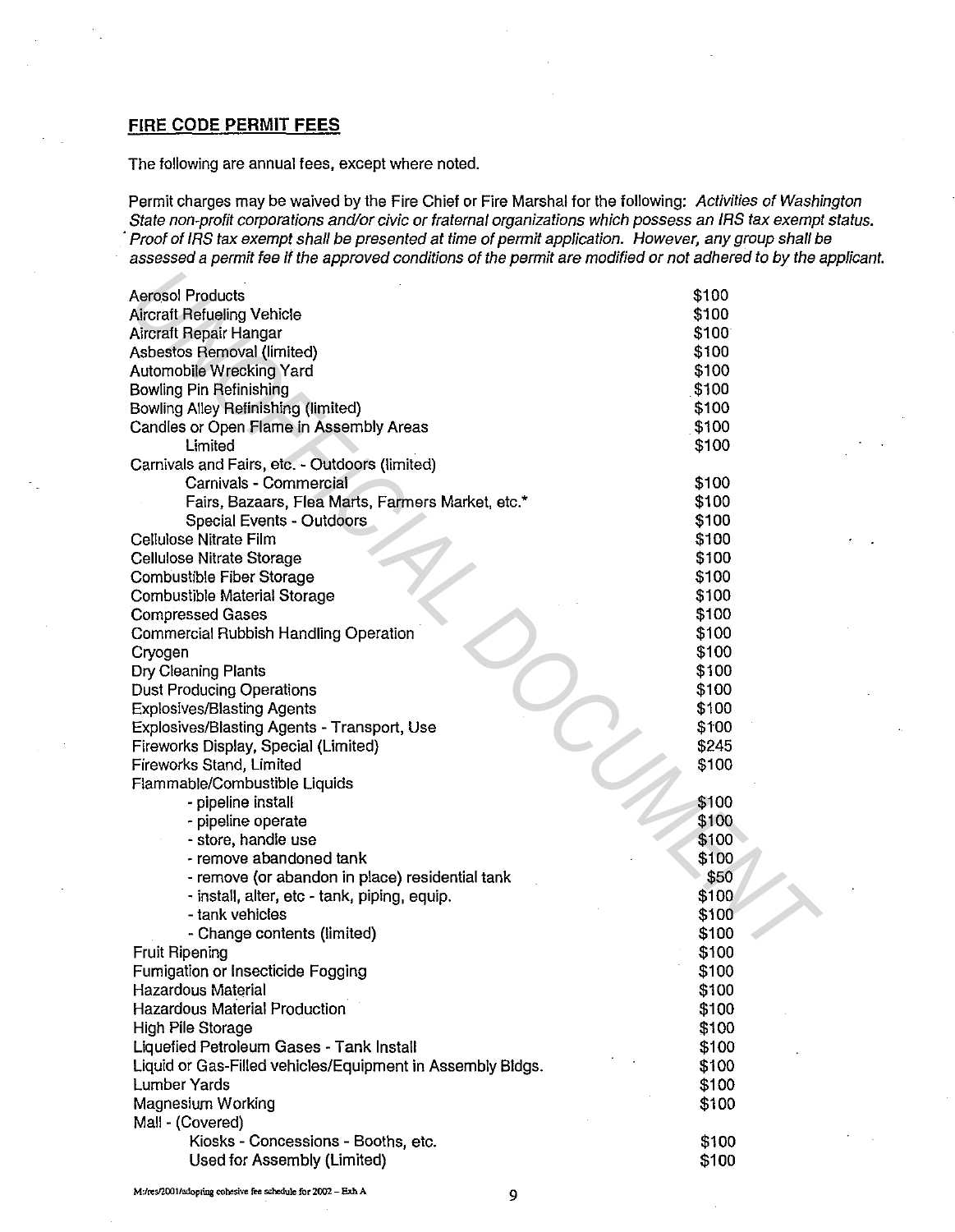|                                        | Use Open Flame, etc. (Limited)                     | \$100 |
|----------------------------------------|----------------------------------------------------|-------|
|                                        | Display Flammable Liquid or Gas Filled Equip.      | \$100 |
| Motor Vehicle Fuel Dispensing Station  |                                                    | \$100 |
| <b>Organic Coatings</b>                |                                                    | \$100 |
| Ovens - Industrial                     |                                                    | \$100 |
| Parade Floats (limited)                |                                                    | \$100 |
| Place of Assembly                      |                                                    | \$100 |
|                                        | Special Events Carnival or Fairs-Schools (limited) | \$100 |
|                                        | Haunted House - Commercial (limited)               | \$100 |
|                                        | Haunted House - Schools (limited)                  | \$100 |
|                                        | Bazaars - Boutiques - Flea Marts - Booths          |       |
|                                        | or Displays                                        | \$100 |
| <b>Other Special Events (limited)</b>  |                                                    | \$100 |
| Pyrotechnical Special Effects Material |                                                    | \$100 |
| <b>Radioactive Material</b>            |                                                    | \$100 |
| Refrigeration Equipment (Commercial)   |                                                    | \$100 |
| Repair Garages                         |                                                    | \$100 |
| Spraying and Dipping                   |                                                    | \$100 |
|                                        |                                                    | \$100 |
| <b>Tents and Canopies</b>              |                                                    | \$100 |
| <b>Tire Storage</b>                    |                                                    |       |
| <b>Welding and Cutting</b>             |                                                    | \$100 |
|                                        |                                                    |       |
|                                        |                                                    |       |
|                                        |                                                    |       |
|                                        |                                                    |       |
|                                        |                                                    |       |
|                                        |                                                    |       |
|                                        |                                                    |       |
|                                        |                                                    |       |
|                                        |                                                    |       |
|                                        |                                                    |       |
|                                        |                                                    |       |
|                                        |                                                    |       |
|                                        |                                                    |       |
|                                        |                                                    |       |
|                                        |                                                    |       |
|                                        |                                                    |       |
|                                        |                                                    |       |
|                                        |                                                    |       |
|                                        |                                                    |       |
|                                        |                                                    |       |
|                                        |                                                    |       |
|                                        |                                                    |       |
|                                        |                                                    |       |
|                                        |                                                    |       |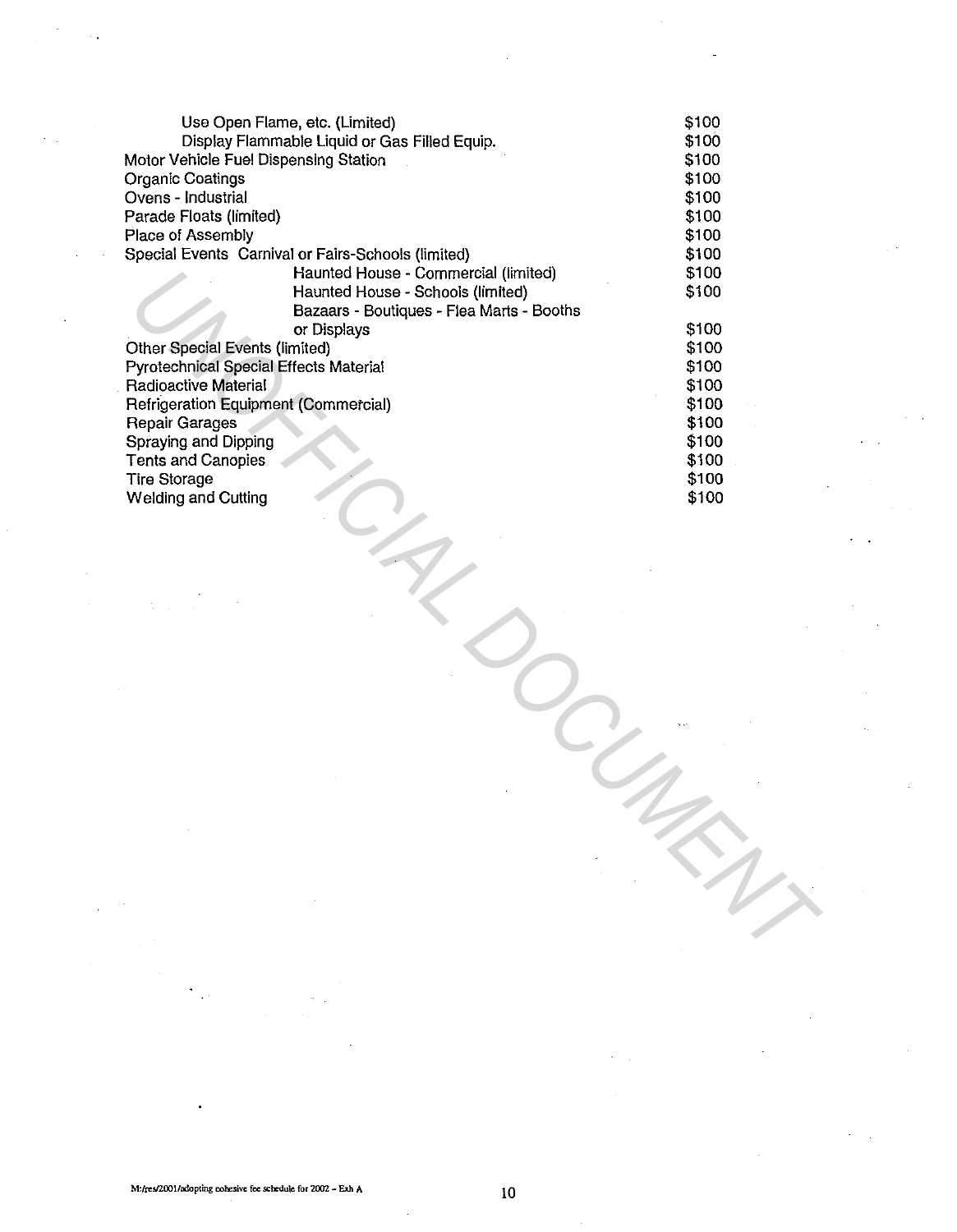# **PLANNING & DEVELOPMENT FEES**

# **Plats & Boundaries**

| <b>Flat Fees</b>                                                |                         |
|-----------------------------------------------------------------|-------------------------|
| <b>Binding Site Plans</b>                                       | \$1,497                 |
| <b>Short Plats</b>                                              | \$1,606                 |
| <b>Short Plat Amendment</b>                                     | \$962                   |
| <b>Boundary Line Adjustments</b>                                | \$535                   |
| <b>Lot Combinations</b>                                         | \$265                   |
|                                                                 |                         |
| Base Fees (+\$40/hour over 10 hours + Consultant Costs, if any) |                         |
| <b>Preliminary Plats</b>                                        | \$3,850                 |
| <b>Plat Amendments</b>                                          |                         |
| Minor                                                           | \$535                   |
| Major                                                           | \$2,782                 |
| <b>Final Plats</b>                                              | 1,071                   |
|                                                                 | Plus \$32/lot           |
| <b>Plat Alterations</b>                                         |                         |
| <b>Without Hearing</b>                                          | \$322                   |
| With Hearing                                                    | \$2,782                 |
|                                                                 |                         |
| <b>LAND USE PERMITS</b>                                         |                         |
|                                                                 |                         |
| <b>Flat Fees</b>                                                |                         |
| Variances                                                       |                         |
| Major                                                           | \$1,716                 |
| Minor                                                           | \$858                   |
| <b>Administrative Use Permits</b>                               |                         |
| Telecommunications                                              | \$530                   |
| <b>Temporary Housing Unit</b>                                   | \$52                    |
| <b>Temporary Use Permit</b>                                     | \$26                    |
| <b>Extended Stay RV Permit</b>                                  | \$26                    |
|                                                                 |                         |
| <b>Sign Permits</b>                                             |                         |
| Sign Permit                                                     | \$26                    |
| Non-Conforming Sign Permit                                      | \$26                    |
| <b>Temporary Sign Permit</b>                                    | $$26+$                  |
|                                                                 | \$25 refundable deposit |
| <b>Special Event Permits</b>                                    |                         |
| Minor Event:                                                    | \$26                    |
| Major Event:                                                    | \$260                   |
|                                                                 |                         |
|                                                                 |                         |
| <b>QUASI JUDICIAL PERMITS</b>                                   |                         |
|                                                                 |                         |
| Base Fees (+\$40/hour over 10 hours + Consultant Costs, if any) |                         |
| <b>Planned Development Districts</b>                            | \$3,850                 |
| Conditional Use Permits/Public Facility Permit                  | \$3,850                 |
| Amendments                                                      |                         |
| Major                                                           | \$3,850                 |
| Minor                                                           | \$535                   |
|                                                                 |                         |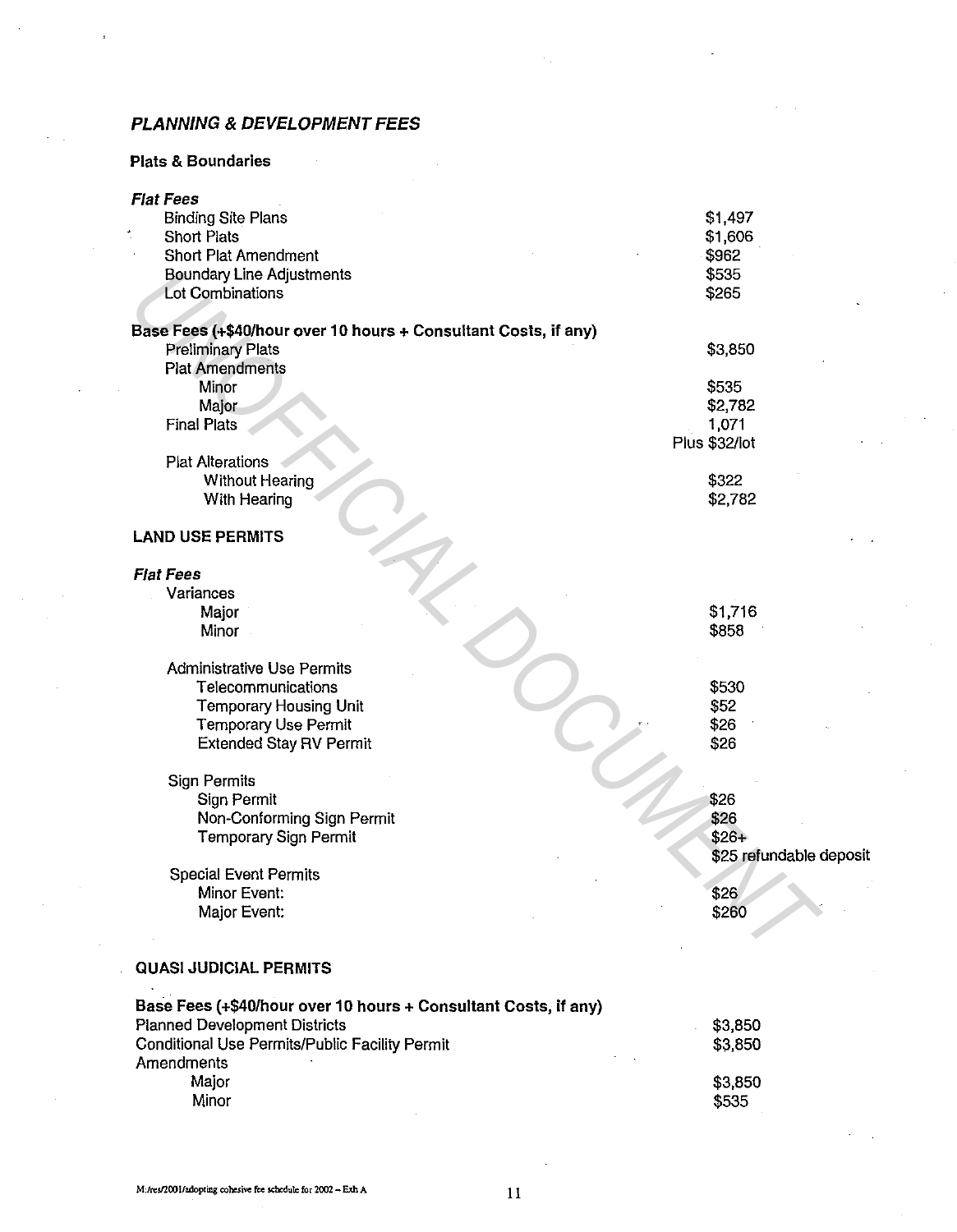### SHORELINE PERMITS

| <b>Flat Fees</b><br>Revision                                    | \$483   |
|-----------------------------------------------------------------|---------|
| Base Fees (+\$40/hour over 10 hours + Consultant Costs, if any) |         |
| Substantial Development                                         | \$3,850 |
| Conditional Use                                                 | \$3,850 |
| Variance                                                        | \$3,850 |
| <b>Unclassified Use</b>                                         | \$3,850 |
|                                                                 |         |
| <b>ENVIRONMENTAL</b>                                            |         |

| <b>Flat Fees</b>                                                |                         |
|-----------------------------------------------------------------|-------------------------|
| <b>Environmental Checklist</b>                                  | \$535                   |
| <b>Expanded Checklist</b>                                       | \$748                   |
| Base Fees (+\$40/hour over 10 hours + Consultant Costs, if any) |                         |
| EIS                                                             | \$426+ Consultant Costs |

### URBAN FOREST MANAGEMENT {Administrative Use Permit)

\$535+ Consultant Costs \$260+ Consultant Costs

\$182+ Consultant Costs \$535+ Consultant Costs \$535+ Consultant Costs \$1,606+Consultant Costs \$1,606+Consultant Costs

#### WETLANDS

#### Flat Fees

### OTHER FEES

| Variance<br><b>Unclassified Use</b>                                               | \$3,850<br>\$3,850                   |
|-----------------------------------------------------------------------------------|--------------------------------------|
| ENVIRONMENTAL                                                                     |                                      |
| <b>Flat Fees</b>                                                                  |                                      |
| <b>Environmental Checklist</b>                                                    | \$535                                |
| <b>Expanded Checklist</b>                                                         | \$748                                |
| Base Fees (+\$40/hour over 10 hours + Consultant Costs, if any)<br><b>EIS</b>     | \$426+ Consultan                     |
| URBAN FOREST MANAGEMENT (Administrative Use Permit)                               |                                      |
| Tree Preservation Plan (Over 2 Acres)<br>Tree Preservation Plan (2 Acres or Less) | \$535+ Consultan<br>\$260+ Consultan |
| WETLANDS                                                                          |                                      |
| Flat Fees                                                                         |                                      |
| <b>Wetland Verification</b>                                                       | \$182+ Consultar                     |
| <b>Wetland Report</b>                                                             | \$535+ Consultar                     |
| Mitigation Plan                                                                   | \$535+ Consultar                     |
| Variance                                                                          | \$1,606+Consulta                     |
| Reasonable Use Exemption                                                          | \$1,606+Consulta                     |
| <b>OTHER FEES</b>                                                                 |                                      |
| <b>Flat Fees</b>                                                                  |                                      |
| <b>Staff Time</b>                                                                 | \$42/ Hour                           |
| <b>Consultant Time</b>                                                            | Cost                                 |
| Appeals and Reconsideration                                                       |                                      |
| Reconsideration                                                                   | \$535                                |
| <b>Administrative Appeal</b>                                                      | \$535                                |
| Amendments to Plans                                                               |                                      |
| Plans                                                                             | \$2,678                              |
| Regulations                                                                       | \$2,678                              |
| <b>Annexation Petitions</b>                                                       | \$2,678                              |
| <b>Expiration &amp; Revocation</b>                                                |                                      |
| Revocation                                                                        | \$1,929                              |
| Relinquishment w/o Hearing                                                        | \$535                                |
| Relinquishment w/ Hearing                                                         | \$1,929                              |
| <b>Time Extension</b>                                                             | \$535                                |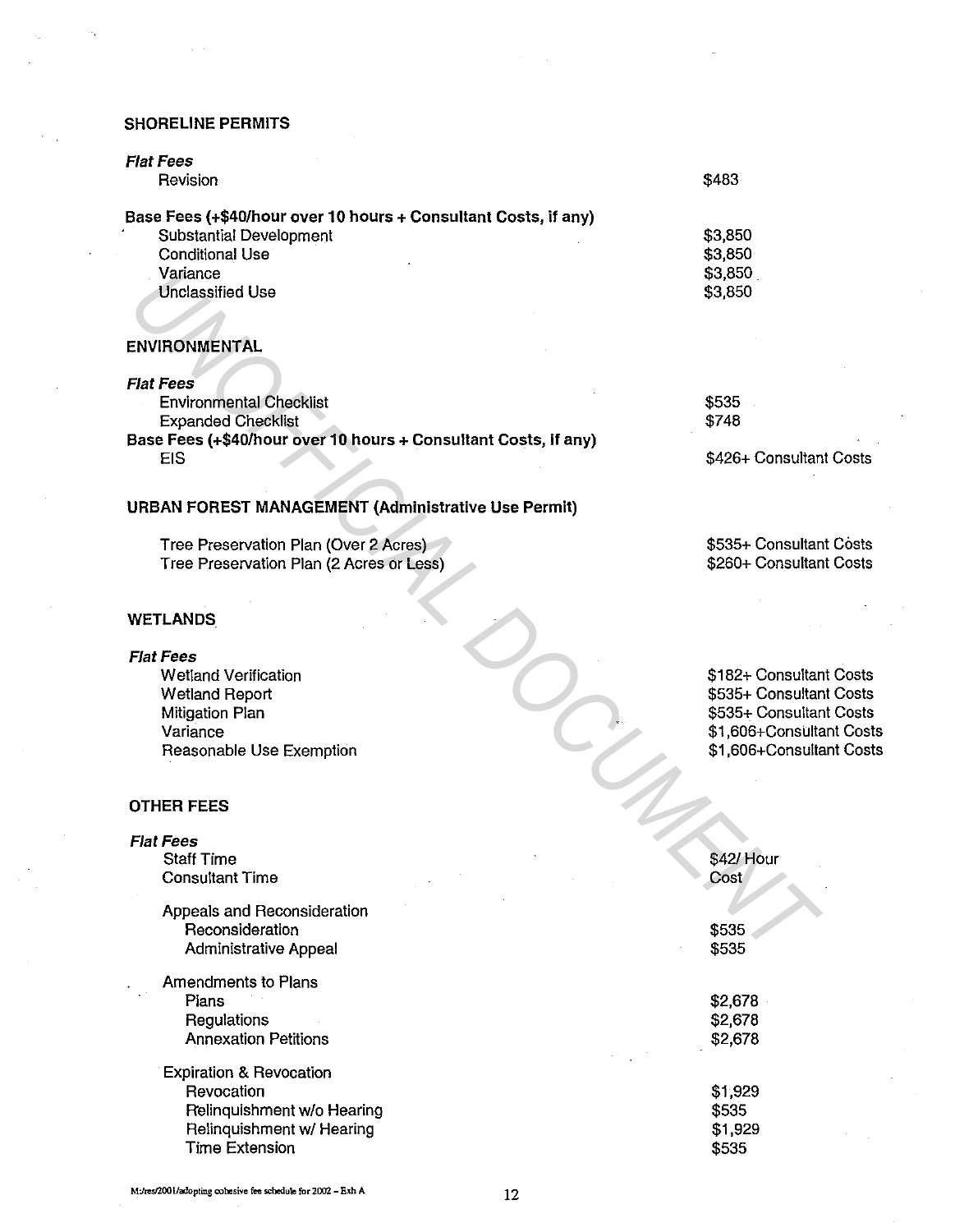Design Standards **Basic** Planning Commission

\$535 \$1,071

### **FEE EXCEPTIONS:**

- 1. All City Departments are exempt from Planning and Development fees.
- 2. When two or more concurrent permits are required for a project, the applicant is charged the full fee of the most expensive permit and one-half the fee on the other permits. *U* When two or more concurrent permits are required for a project, the applicant is charged the full:<br>
this most expensive permit and one-half the fee on the other pormits.<br>
The most expensive permit and one-half the fee